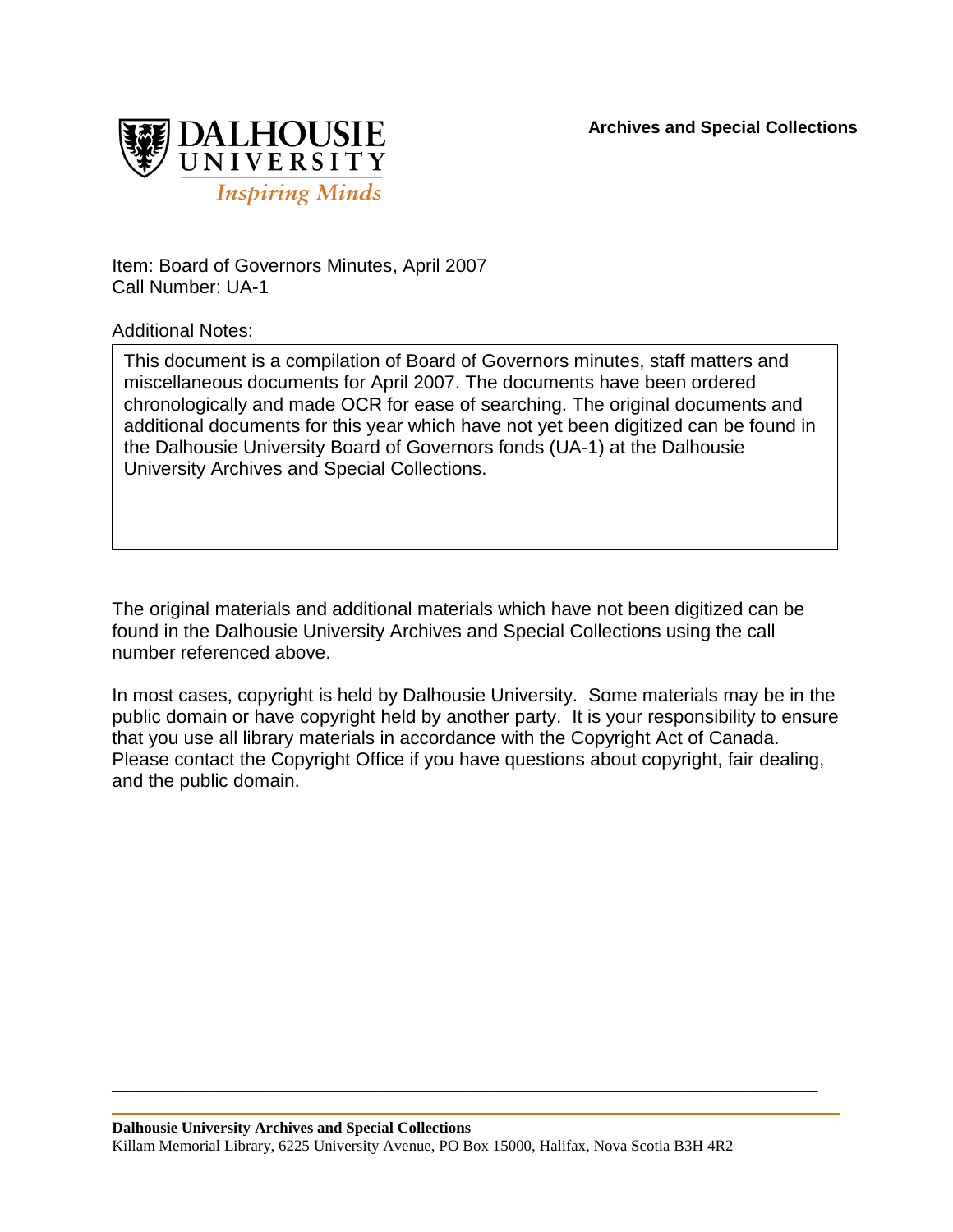

# **BOARD OF GOVERNORS**

## **Minutes of the Meeting held on Tuesday, April 24, 2007 (Open Session) University Hall, Macdonald Building**

**MEMBERS PRESENT**: James S. Cowan (Chair), Jay Abbass, Bill Black, Dan Clark, Lorne Clarke, David Craig, Ezra Edelstein, Richard Goldbloom (Chancellor), Richard Evans, Lyn Irving, Natalie MacLean, Cathy MacNutt, Sunny Marche, Don Mills, Alasdair Sinclair, Chris Smith, Jim Spatz, Bruce Towler, Tom Traves, Jim Wilson and Susan Brousseau (Acting University Secretary)

**REGRETS:** Jamie Baillie, Elizabeth Beale, Robert Chisholm, Mo El-Hawary, Nancy MacCready-Williams, Robert Radchuck

**NON-MEMBERS:** Ken Burt, Carl Breckenridge, Floyd Dykeman, Asa Kachan, Larry Maloney, Patrick Moriarty, Ian Nason, Bonnie Neuman, David Russell, Alan Shaver, Jim Vibert, Shannon Zimmerman, Susan Zinck

#### **1. Approval of the Agenda**

Moved by B. Black, seconded by E. Edelstein:

**THAT the agenda be approved as distributed.**

**The motion was CARRIED.** 

## **2. Approval of the Minutes of the Meeting held on February 20, 2007**

Moved by L. Clarke, seconded by J. Abbass:

**THAT the minutes of the meeting held on February 20, 2007 meeting be approved as distributed.** 

**The motion was CARRIED.** 

#### **3. Chair's Report**

#### **3.1 2007 Governors' Awards Presentation**

 J. Cowan and T. Traves presented the 2007 Governors' Awards to four students for their exceptional contributions or leadership in the extracurricular life of the university or in the area of community service:

**Melissa Capp Larsen**, a Bachelor of Community Design student from Toronto, Ontario, was honoured for her outstanding ability and commitment to social justice within and outside the Dalhousie University community.

**Ian Joyce**, a Faculty of Law student from Lower Sackville, Nova Scotia, was honoured for leadership and community service through his dedicated work with the Golden Key International Honour Society.

**Michael Sornberger,** a Faculty of Science student from Nepean, Ontario, was honoured for his many contributions to campus life.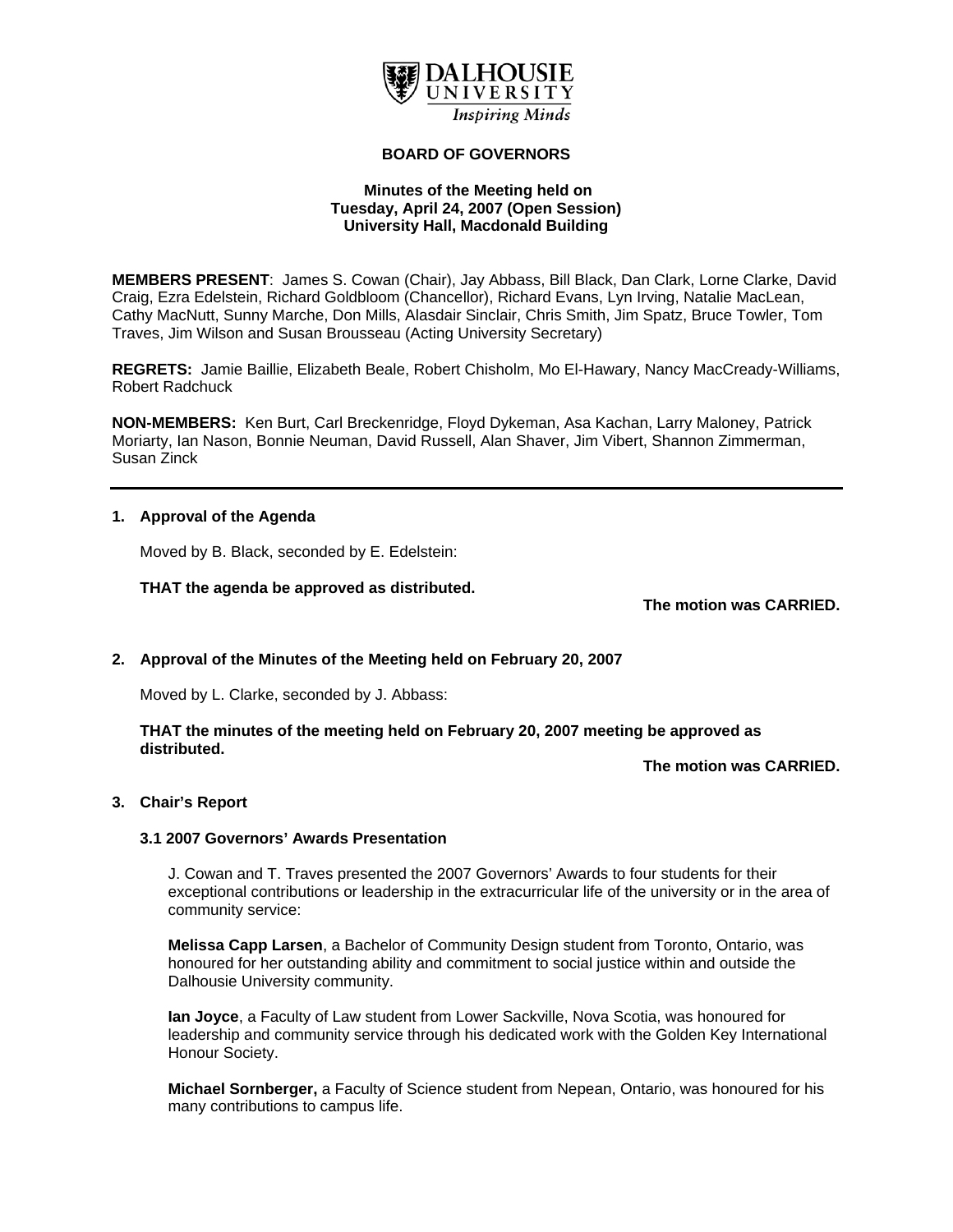> **Barbara Walls**, a Faculty of Arts and Social Sciences student from Brewer, Maine, was honoured for her extensive contributions to community service, minority access and internationalization of the campus.

## **4. President's Report**

A written President's Report was included in the agenda package. T. Traves commented on several items in his report, including the recent tragic events at Virginia Tech. He noted that Dalhousie is currently reviewing its protocols regarding emergency events and a preliminary assessment suggests that we may need to focus particularly on decision-making processes and communications procedures to strengthen our capacity to respond to such events. The President will report to the University community and the Board when this review is complete.

T. Traves commented briefly on current enrolment numbers, noting that application and offer rates are being monitored regularly and the news is very encouraging; application rates are up 17% over the same period last year, offers to undergraduate students are up by 6%, and offers to graduate students are up by 2%. Dalhousie is holding its own in terms of Nova Scotia students but virtually all of the increases are being generated by students from other parts of Canada; there is also a moderate increase in international student enrolment. Applications for residence space are also up and that is a good indicator for the University as well.

T. Traves reported on the recent federal and provincial budgets. Highlights of the federal budget from the University's perspective include:

- Transfer of \$800 million to provinces for post-secondary education in 2008-09, with a commitment of 3% per year increases in subsequent years. Nova Scotia normally receives about 3% of this amount which translates to about \$24-\$25 million for provincial coffers. Dr. Traves noted that the federal government had earmarked some of this funding for issues of accessibility and quality in post-secondary education, but the province is not legally bound to spend the funds in this way. Discussions on these transfers are continuing between the federal and provincial governments; this is a very big issue with long-term implications for universities and we will be watching it closely;
- Increased funding for research: funding allocations for granting councils and for the indirect costs of research each went up by about 5%;
- The creation of a new program to support Centres of Research Excellence and Commercialization. This is a \$300 million envelope with \$105 million allocated to seven specific centres, including Dalhousie's Life Sciences Research Institute. Under this program, Dalhousie will receive about \$15 million which, with other funding received, should allow us to proceed with the construction of the Institute facility.

Highlights of the provincial budget include:

- An increase in the universities' operating grant of 4.5% (\$10.5 million), as per the Memorandum of Understanding (MOU) with the province;
- An allocation of \$12.4 million to be used to off-set the planned 3.9% increase in tuition rates under the MOU;
- An allocation of \$11.4 million to fund a \$500 fee reduction in the form of a bursary for all Nova Scotia students.

Dr. Traves commented on the implications of these announcements, including the issue of base budget versus non-base budget funding and the pattern of one-time, fiscal year-end allocations that the government has employed in recent years. He also noted that the government has been slow to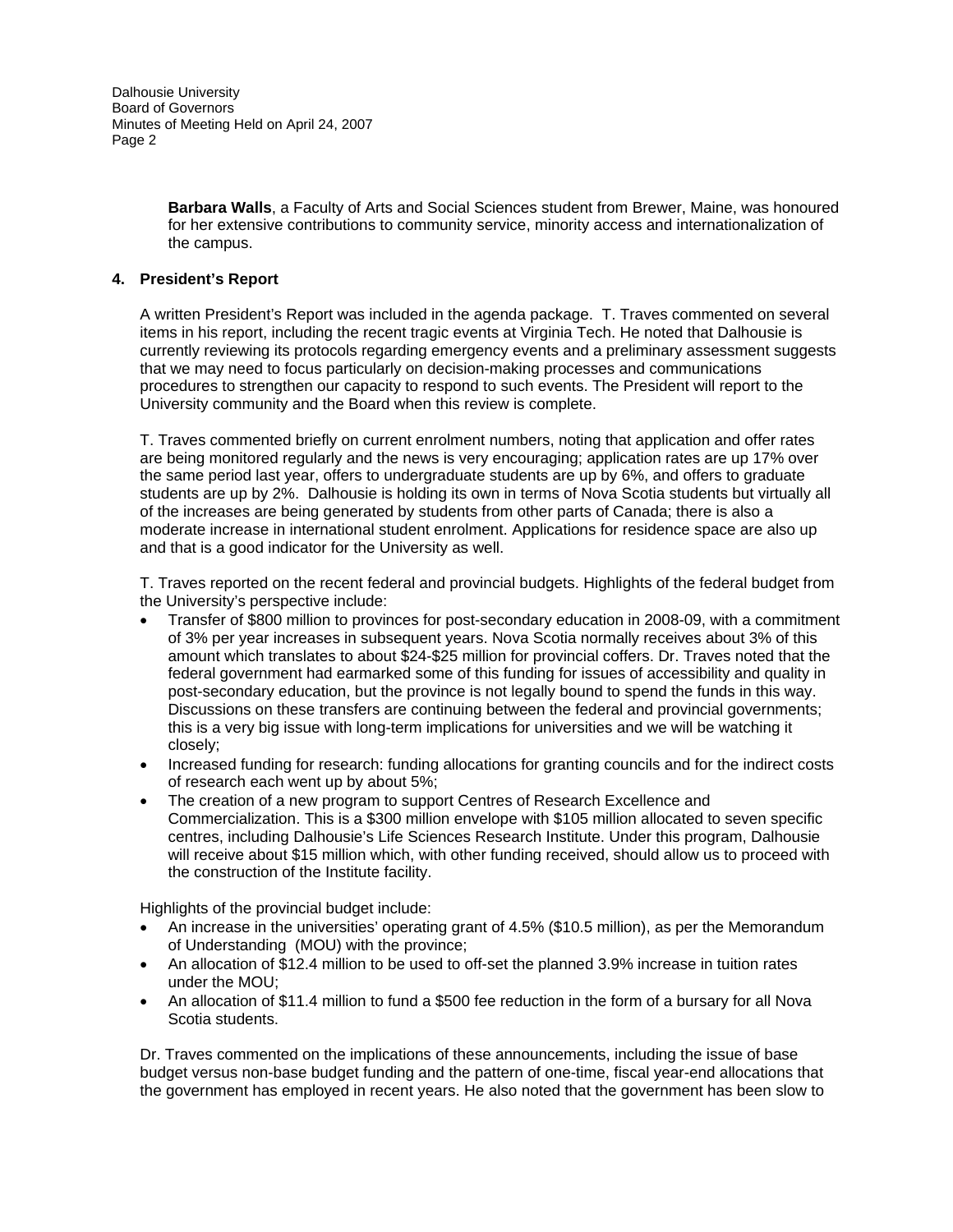> provide Dalhousie with the details of its specific allocation meaning that the University's budgetsetting process has been delayed.

Several members expressed concern regarding the provincial government's introduction of the \$500 bursary for Nova Scotia students and the tiered structure this creates for Canadian students. T. Traves noted that these sorts of concerns will have to be part of the discussion with the province in coming months.

At the conclusion of Dr. Traves' report, it was moved by J. Abbass, seconded by D. Clark:

**THAT the President be asked to convey the Board's condolences to Virginia Tech on the recent tragedy that occurred there.** 

 **The motion CARRIED**.

## **5. Dalhousie Student Union President's Report**

A written DSU President's Report was included in the agenda package. E. Edelstein noted that there are three new student members elected or appointed to serve on the Board – Mike Tipping (incoming President of the Dalhousie Student Union), Shannon Zimmerman and David Russell. He also reported on the election results for the 2007-08 DSU Executive positions and the current transition process that is underway.

In addition to the highlights of the federal and provincial budgets reported in the President's Report, Mr. Edelstein noted the announcement regarding the planned federal review of the Canada Student Loan and financial assistance programs. This is something that student groups have been calling for for some time. He also noted student concerns regarding the introduction of the \$500 bursary for Nova Scotia students and what this means with respect to the province's commitment to lower Nova Scotia tuition fees to the national average.

In closing, Ezra Edelstein commented on his four years on the Board and his appreciation for the experience that his tenure has afforded. J. Cowan, on behalf of the Board, thanked the three student Board members for their contributions to the Board and presented each with a gift of appreciation.

## **6. Items for Discussion/Decision**

## **6.1 Budget Matters Update**

A. Shaver, Vice-President (Academic and Provost), reported that as a result of irregularities in the provincial budget process, the work of the Budget Advisory Committee (BAC) has been delayed, although its report is expected shortly. He noted that the proposed plan is largely settled and BAC has made decisions that will be presented in its report. K. Burt, Vice-President (Finance and Administration) then commented on the actual percentage amounts expected from the government and what these translate to in terms of amounts coming to Dalhousie. The University's total portion of the operating grant is \$128.9 million (47.7%).

The model proposed in BAC XXXV mirrors the information from the government, specifically that tuition fee revenue will be lower than expected under the MOU, but the operating grant will be larger. Based on this information BAC is recommending: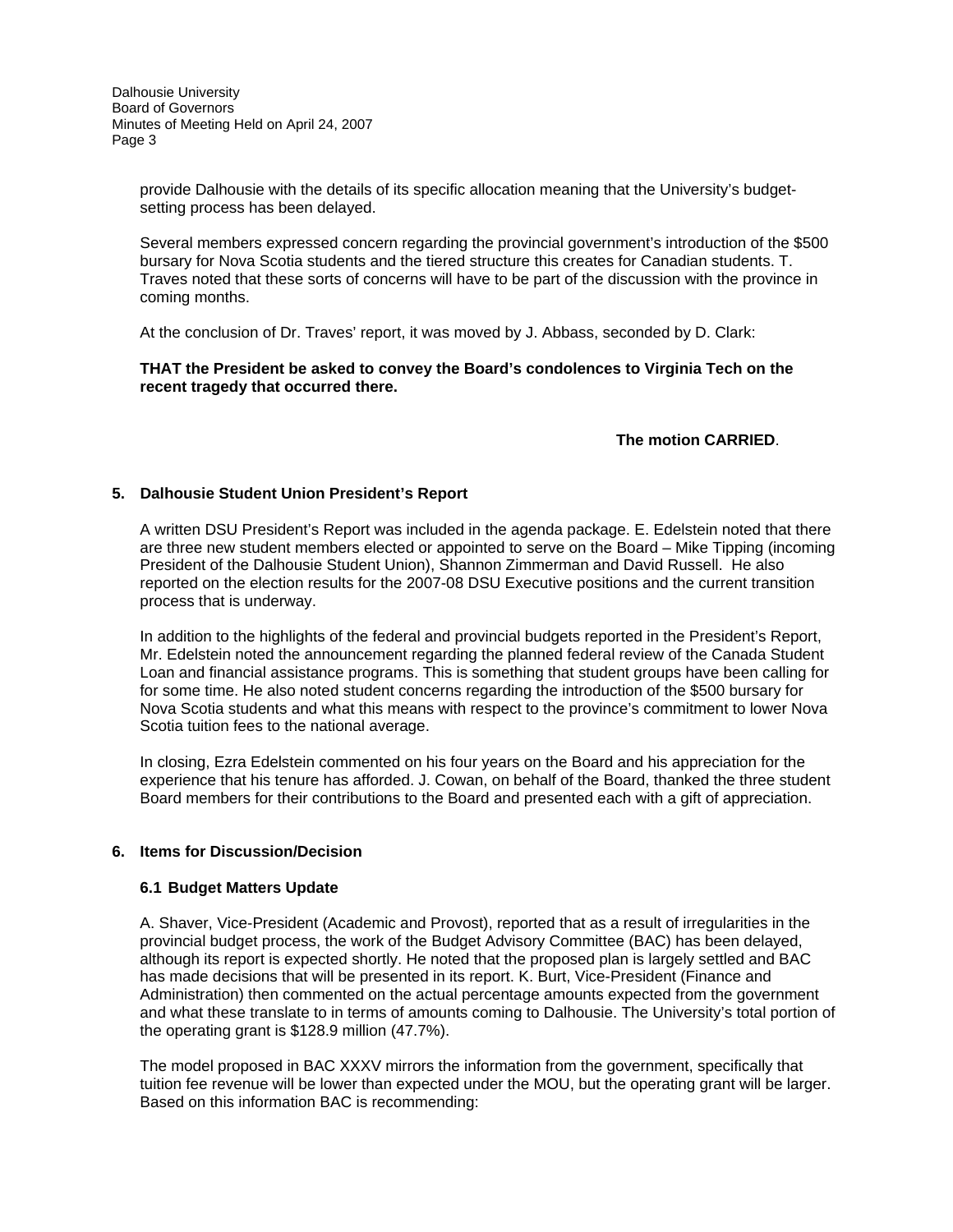- No increase to the differential fees for the three professional programs (Dentistry, Medicine, Law);
- A differential fee increase of \$810 for international undergraduate students and international nonthesis Masters students;
- Increase in the funding for strategic initiatives to \$3.85 million. This includes an increase in facilities renewal funding from about \$8 million to \$9.2 million, and an additional \$1 million increase for student assistance. New initiatives to receive support are enrolment management and the fund-raising plan.
- A budget cut of 2% for academic units, a 1% cut for administrative units and a 0.5% cut to the administrative units that receive strategic initiative funding. These are essentially efficiency cuts required by the MOU.
- Contingency increased from \$1 million to \$1.3 million.

Lengthy discussion followed on the potential negative impact of differential fee increases on international and graduate student enrolment and the need for increased student assistance and support in these areas. It was noted that current figures for 2007-08 indicate that applications for international under-graduate students are up by 15%, while applications for international graduate students are down by about 20%. A. Shaver noted that Dalhousie is looking at the need for greater support for graduate students and factors that will help it to be competitive, including performancebased fee waivers for Ph.D. thesis students (many of whom are international students). He also noted that Dalhousie is taking a much more sophisticated approach to international student recruitment through the use of agents and other strategies. T. Traves added that international student enrolment is an important part of the University's enrolment management strategy and that we are investing more heavily in programs and services in this area; it makes sense that some of the funding for these initiatives comes from the international student tuition revenues. It was also noted that overall improvements to the University (classrooms, labs, faculty, etc), benefit all students, including international students.

Other points of discussion included note of the fact that Dalhousie expends about 75% of its budget on salaries and concern about whether there are adequate performance review mechanisms to ensure that the University is getting full value for its expenditures in this area.

Following this discussion, K. Burt highlighted the other new student fees that will be coming forward as part of the budget approval process:

- \$50 per medical student per year for a bursary fund program in the Faculty of Medicine;
- \$3 per student per year to fund programs for WUSC, DalOUT and a new Sustainability Office;
- Small inflationary increases in residence and student services fees;
- \$3 increase per full-time student to the general student services fee

 Discussion followed on the process to be followed to approve these budget items once they have been considered by the Operations Committee. At the conclusion of this discussion the following motion was approved:

Moved by T. Traves, seconded by L. Clarke:

**THAT the Board approve in principle the fee recommendations in the context of the Budget Advisory Committee interim report and that the Operations Committee review the final Budget Advisory Committee document and that it make a recommendation to the Board as to future action.**